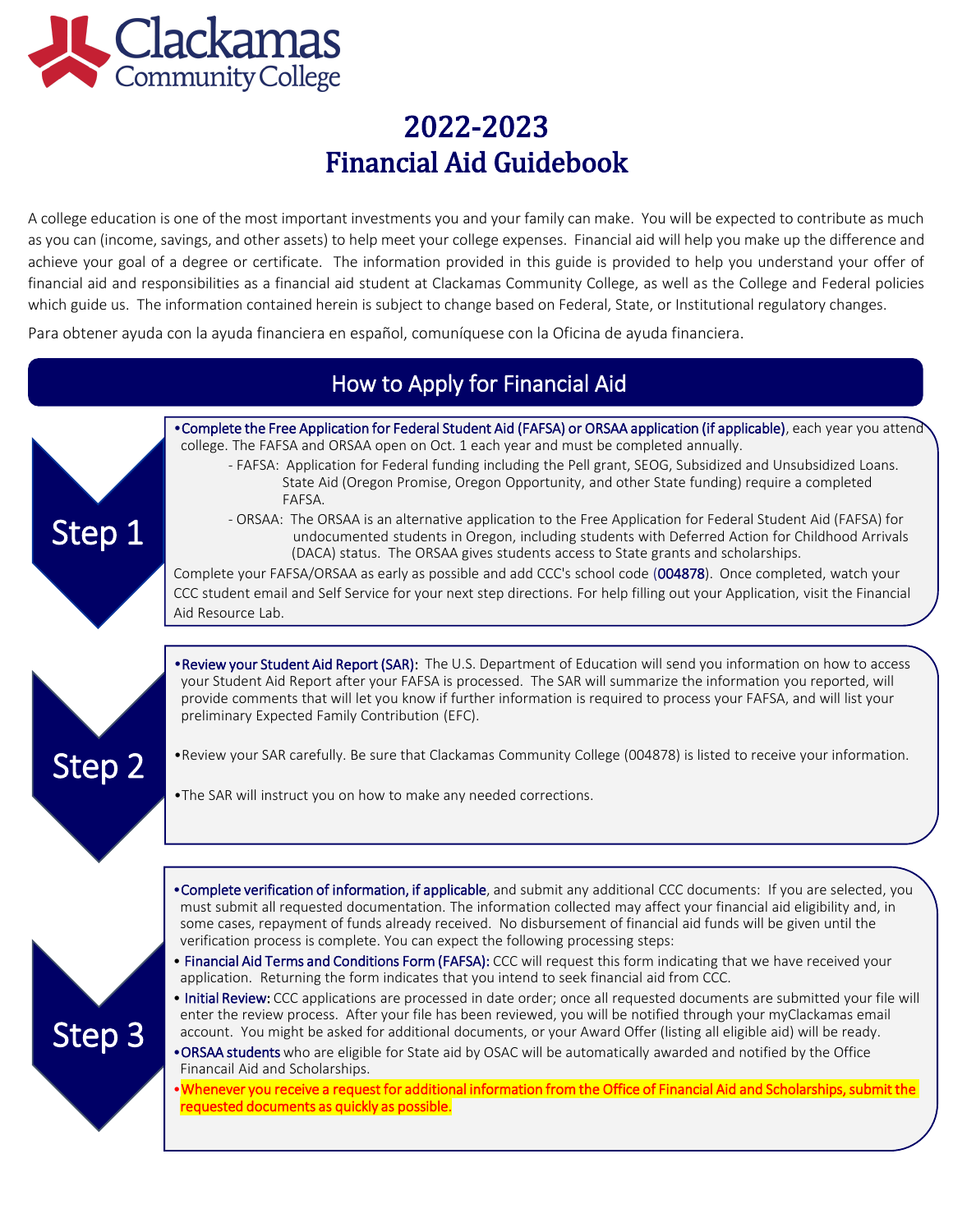

## Student Award Offer

The Award Offer will list the amount of funding you are eligible to receive, and is based on Federal eligibility requirements, fund availability, your EFC, and for some types of aid, your enrollment level, dependency status, and year (first or second) in college. CCC's Award Offer may include Federal and State Grants, Federal Direct Loans and Federal Work Study. Federal regulations require that funds received be used for educational expenses for a financial aid eligible degree or certificate you intend to complete at Clackamas Community College. Educational expenses can include tuition, fees, books, supplies, room, board, transportation, and other essential personal expenses. Awards may be subject to change in case of file updates.

EFC: Your EFC is a number that college financial aid staff use to determine how much financial aid you would receive if you were to attend their school. The information you report on your FAFSA is used to calculate your EFC.

Clackamas Community College (CCC) may adjust your award if:

- Your enrollment level changes
- You received an outside scholarship or other external funding
- There was a change in your Cost of Attendance
- You have not maintained Satisfactory Academic Progress
- You received or are receiving aid at another school
- There are regulatory changes in the aid programs

For the requirements of each type of aid, see CCC's Grants, [Loans and Work Study](https://www.clackamas.edu/admissions-financial-aid/financial-aid-scholarships/grants-loans-and-work-study-financial-aid-options) webpage, and page three of this document.

Once you have submitted all requested documents to the Office of Financial Aid, and your file is reviewed, you will be notified that your Award Offer is available to review; monitor your CCC student email and **Self Service regularly**. Any Grants and/or scholarships are accepted on a student's behalf; however, any Direct Loans will need to either be accepted or declined via Self Service. If accepting any portion of Direct Loans, make sure to complete [Entrance Counseling](https://studentaid.gov/app/counselingInstructions.action?counselingType=entrance) and [Master](https://studentaid.gov/mpn/)  [Promissory Note.](https://studentaid.gov/mpn/) Once completed, it can take up to a week (after accepting any loans) for electronic notification of the completion of Entrance Counseling and Master Promissory Note.

## Enrollment Level

### Enrollment Level

l<br>L

Your initial Award Offer is based on full-time attendance (at least 12 credits). If you are enrolled in less-than 12 credits on the Census Date for the term (see below), your aid will be adjusted.

- Full-time: 12+ credits
	-
- Three-quarter time: 9-11 credits
- Half-time: 6-8 credits
	- Less-than 1/2 time: 1-5 credits

In most cases, you are not required to enroll full-time to receive financial aid, however, the Oregon Promise Grant, Oregon Opportunity Grant, and Pell Grant amount will reduce based on your enrollment level as of the Census Date for the term. Scholarships can have specific enrollment requirements – check with your scholarship for specific enrollment requirements.

### Census Date

Census Date is the point at which enrollment is locked for financial aid purposes. The Census Date is the Sunday of the second week of each term  $(14<sup>th</sup>$  day of the term). Financial aid is based on the degree-eligible credits you are registered for Sunday of the second week of the term (the Census Date) by the end of the day (11:59 p.m.).

### Choice of Courses

You may receive financial aid for completion of financial aid eligible program requirements, developmental courses (max 45 credits), and courses that are prerequisites to a degree requirement. DO NOT enroll in courses you do not need and be cautious when repeating courses as you may not receive funding for these credits. More information about the 'Repeated Coursework' policy is available on page 10.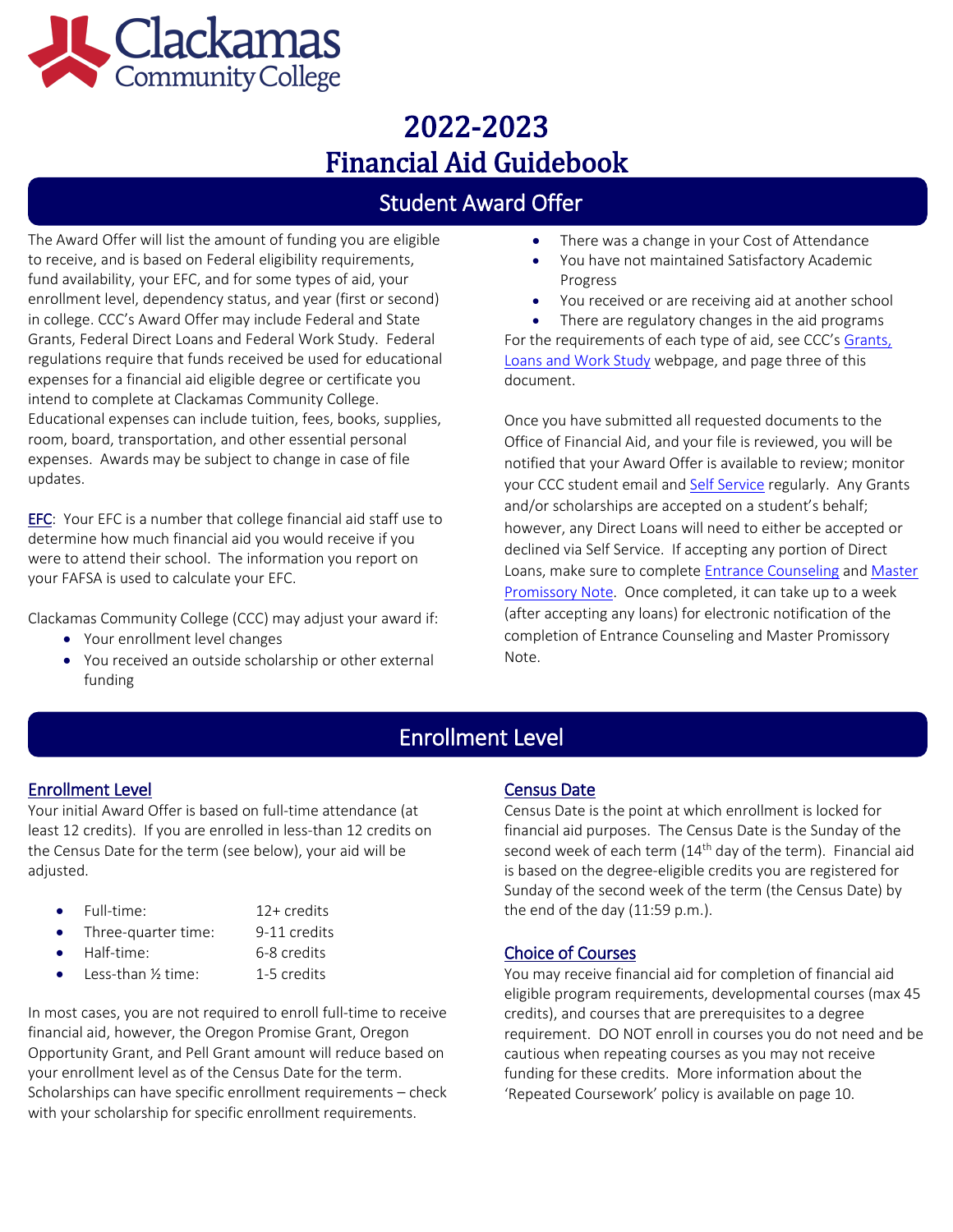

# Types of Aid

CCC offers a variety of aid programs to help you cover the cost of attending college. The types of aid include Grants, Work Study, Loans, and scholarships.

When you receive your notification of an Award Offer, you may view it, as well as take any additional steps needed for each type of aid being offered to you, on your [Self Service](https://selfservice.clackamas.edu/Student/?hideProxyDialog=false) portal. If you receive aid from outside sources, such as scholarships, the scholarship check and letter of instruction (if applicable), should be sent to the Office of Financial Aid and Scholarships.

### Grants:

These funds do not have to be repaid (as long as you maintain eligibility criteria)

### Pell Grant

- May be available at all enrollment levels, depending on your Expected Family Contribution (EFC)
- Offer is reduced based on actual enrollment level as of the Census Date for the term
- The '2022-23 Pell Grant Payment Chart' is available online on the [Federal Student Aid webpage](https://studentaid.gov/understand-aid/types/grants/pell)
- May receive up to 150% of scheduled Pell offer in award year if you attend four terms
- Lifetime limit of six full-time years (600%). See the [Federal Student Aid webpage](https://studentaid.gov/understand-aid/types/grants/pell) for details

### Supplemental Educational Opportunity Grant (SEOG)

- Funds are limited and not all students will receive them
- Funds are limited to Pell Grant recipients
- Available summer, fall, winter and spring terms

### Oregon Promise Grant

- Grant administered by Oregon's Office of Student Access and Completion (OSAC)
- Eligibility requirements and details are available at [OSAC](https://oregonstudentaid.gov/oregon-promise.aspx)
- Covers up to a maximum total of 90 credits attempted Students are responsible for paying for anything above 12 credits
- Must be enrolled at least half-time for fall, winter, and spring terms
- Offer is reduced for less-than full-time attendance

### Oregon Opportunity Grant

- Grant administered by Oregon's Office of Student Access and Completion (OSAC)
- Eligibility requirements and details are available at [OSAC](https://oregonstudentaid.gov/oregon-opportunity-grant.aspx)
- Must be enrolled at least half-time
- Offer is reduced for less-than full‐time attendance
- Lifetime limit of up to four years (12 quarters/terms) of full-time enrollment

## Federal Work Study:

Provides part-time jobs for undergraduate students with [financial need,](javascript:void(0)) allowing them to earn money to help pay education expenses

### Federal Work Study (FWS)

- Must be enrolled at least half-time
- Employment opportunities are available both on and off campus
- Award amounts vary based on the amount of funding allocated to CCC from the Department of Education, the number of interested students, the number of positions available for work-study students and your other financial aid
- Find out what positions are available on our [Work](https://www.governmentjobs.com/careers/clackamascc/transferjobs) **[Study](https://www.governmentjobs.com/careers/clackamascc/transferjobs)** listings page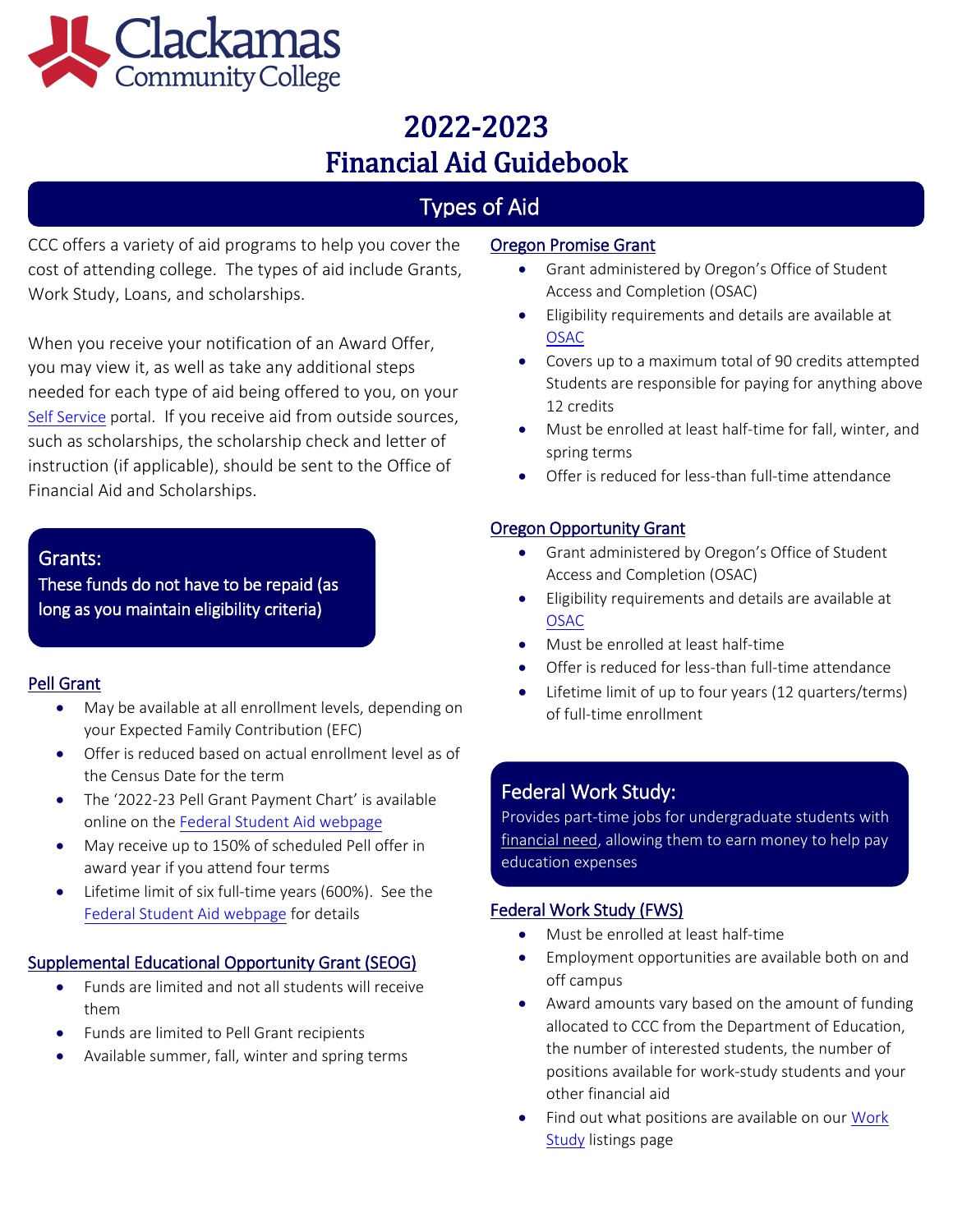

## Types of Aid, cont.

### Scholarships:

These funds do not have to be repaid as long as you continue to meet the scholarship criteria

The CCC Foundation raises funds each year to provide up to \$500,000 in scholarship awards to new and returning students. Students planning to attend CCC to pursue a degree or certificate can apply during the open application periods. To apply there is a requirement for the student to take at least six credits each term and maintain a 2.0 GPA or above. Specific scholarships may have other criteria required to maintain eligibility. Last academic year, one in three applicants received a scholarship!

CCC scholarships are available for students who will be taking classes to pursue a degree or certificate. International students are eligible to apply as long as they are pursuing a certificate or degree here at CCC and will be taking classes at one of our campuses. Students do not need to fill out the FAFSA to be eligible for scholarships.

### How to Apply

There is just [one simple electronic application](https://clackamas.academicworks.com/users/sign_in) to fill out. When the application is completed, you are automatically considered for any scholarships where you meet the criteria, based on the information provided. See below for resources to complete your application successfully. Workshops will be scheduled in March or April each year and posted on [this](https://www.clackamas.edu/admissions-financial-aid/financial-aid-scholarships/scholarships) site when information is available.

Below is more information about the scholarship application deadlines, award notice dates and disbursement details:

| Application        | Application<br>Opens | Application<br>Closes/Deadline | <b>Application</b><br><b>Review</b> | Notice of<br>Award | <b>Funds Split Between Terms Next</b><br>Academic Years |
|--------------------|----------------------|--------------------------------|-------------------------------------|--------------------|---------------------------------------------------------|
| Round 1            | January 30           | April 14                       | April-May                           | June-August        | Fall, Winter, Spring                                    |
| Round <sub>2</sub> | September 1          | November 1                     | November                            | December           | Winter, Spring                                          |

For more details, on the Foundation Scholarship opportunity, as well as a list of external scholarships that you can apply for, go to [CCC's Foundation Schol](https://www.clackamas.edu/admissions-financial-aid/financial-aid-scholarships/scholarships)arships webpage.

### External Scholarships

Donors can make their check out to Clackamas Community College. A student's full name, and CCC student ID should be included along with the disbursement letter.

Mail the scholarship check and disbursement letter to:

Clackamas Community College Attn: Office of Financial Aid and Scholarships 19600 Molalla Ave Oregon City, OR 97045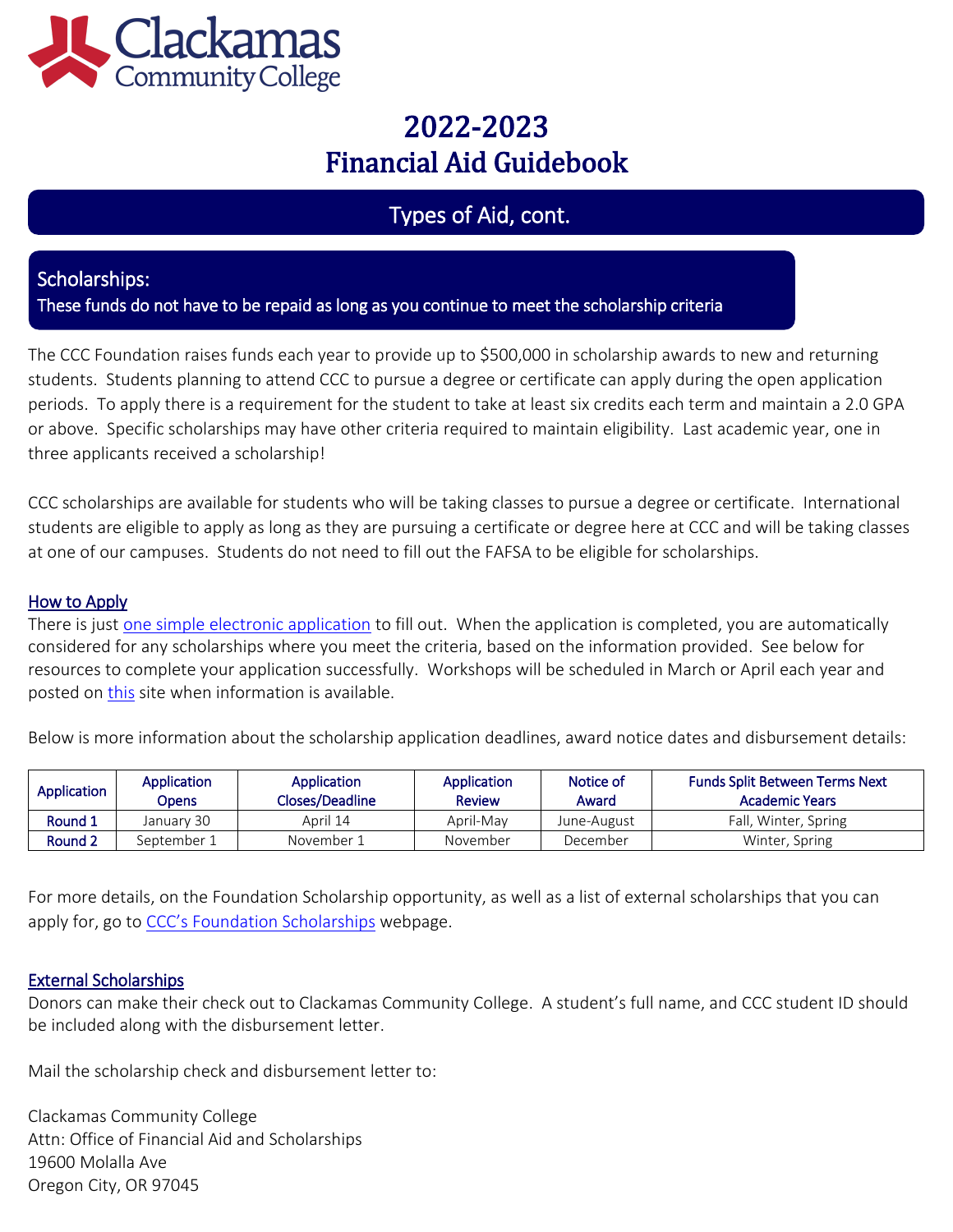

# Types of Aid, cont.

#### Loans:

Loans must be paid back, with accrued interest. You may decline or reduce your loan offer

Direct Loans are borrowed money and must be repaid. You should carefully consider how much funding you need prior to accepting a Direct Loan. Failure to repay a Direct Loan will have negative consequences. There are multiple flexible repayment options for Direct Loans. More options on repayment plans and calculators to help you estimate your future payments can be found a[t Federal Student Aid](https://studentaid.gov/h/manage-loans)  [Repay Loans.](https://studentaid.gov/h/manage-loans)

If accepting a Direct Loan, you must complet[e Entrance Counseling](https://studentaid.gov/app/counselingInstructions.action?counselingType=entrance) and [Master Promissory Note](https://studentaid.gov/mpn/) before any loans can be disbursed.

First-time borrowers must wait 30 days for their first Federal Direct Loan disbursement. Your loan funds will be available as of the 31st day of the first term that you receive loans. Disbursement dates are listed on the [Annual Disbursement Schedule](https://www.clackamas.edu/admissions-financial-aid/financial-aid-scholarships/financial-aid-forms) (under 'Helpful Resources').

Single-term borrowers must have their loans split into two equal disbursements. The first disbursement is scheduled for the first disbursement date of the term (except first-time borrowers, see above) and the second disbursement is scheduled for the 50% point of the term.

You can choose to reduce your amount of loans by submitting a Change [in Loan Status form](https://www.clackamas.edu/admissions-financial-aid/financial-aid-scholarships/financial-aid-forms) to the Office of Financial Aid and Scholarships.

### Federal Direct Subsidized Loan (Stafford)

- Must be enrolled at least half-time
- Offer does not change if less-than full-time
- Must complete, or have completed, Entrance Counseling and Master Promissory Note
- Annual limits and lifetime aggregate limits apply
- Government subsidizes (i.e. pays) the interest while you are enrolled in school at least half-time

### Federal Direct Unsubsidized Loan (Stafford)

- You are responsible for paying the interest during all periods of enrollment
- If you choose not to pay the interest while you are in school and during grace periods and deferment periods, your interest will accumulate and be added to the principal amount of your loan

### Federal Parent Plus Loan

- Parent takes loan on behalf of dependent student
- Student must be enrolled at least half-time time and eligible for financial aid
- Offer does not change if attending less-than full-time, however the total amount allowed is limited to student's Cost of Attendance, less any other aid awarded

## Direct Loan Annual and Aggregate Loan Limits

There are limits on the amount in subsidized and unsubsidized loans that you are eligible to receive each academic year (annual), and lifetime (aggregate). The limits are based on your year in college and your dependency status. These are maximum amounts; always borrow the least amount of loans that you can, especially unsubsidized loans. For more information, please refer to th[e Federal Student](https://studentaid.ed.gov/sa/types/loans/subsidized-unsubsidized)  [Aid](https://studentaid.ed.gov/sa/types/loans/subsidized-unsubsidized) website.

### Annual Limits

| <b>Dependent</b>                                                                                                                       |  | <b>Subsidized</b> | <b>Unsubsidized</b> | <b>Combined</b> | Independent                                                                                                               | <b>Subsidized</b> | Unsubsidized                | <b>Combined</b> |
|----------------------------------------------------------------------------------------------------------------------------------------|--|-------------------|---------------------|-----------------|---------------------------------------------------------------------------------------------------------------------------|-------------------|-----------------------------|-----------------|
| Freshman                                                                                                                               |  | \$3,500           | \$2,000             | \$5,500         | Freshman                                                                                                                  | \$3,500           | \$6,000                     | \$9,500         |
| Sophomore *                                                                                                                            |  | \$4,500           | \$2,000             | \$6,500         | Sophomore*                                                                                                                | \$4,500           | \$6,000                     | \$10,500        |
| * Sophomore status = 45 or more completed credits<br>Aggregate Undergraduate Limits                                                    |  |                   |                     |                 |                                                                                                                           |                   |                             |                 |
| <b>Dependent Students</b>                                                                                                              |  |                   |                     |                 |                                                                                                                           |                   | <b>Independent Students</b> |                 |
| The combined subsidized and unsubsidized aggregate<br>$\bullet$<br>limit is \$31,000 (of which a max of \$23,000 can be<br>subsidized) |  |                   |                     |                 | The combined subsidized and unsubsidized aggregate<br>limit is \$57,500 (of which a max of \$23,000 can be<br>subsidized) |                   |                             |                 |

### Aggregate Undergraduate Limits

### Dependent Students

#### Independent Students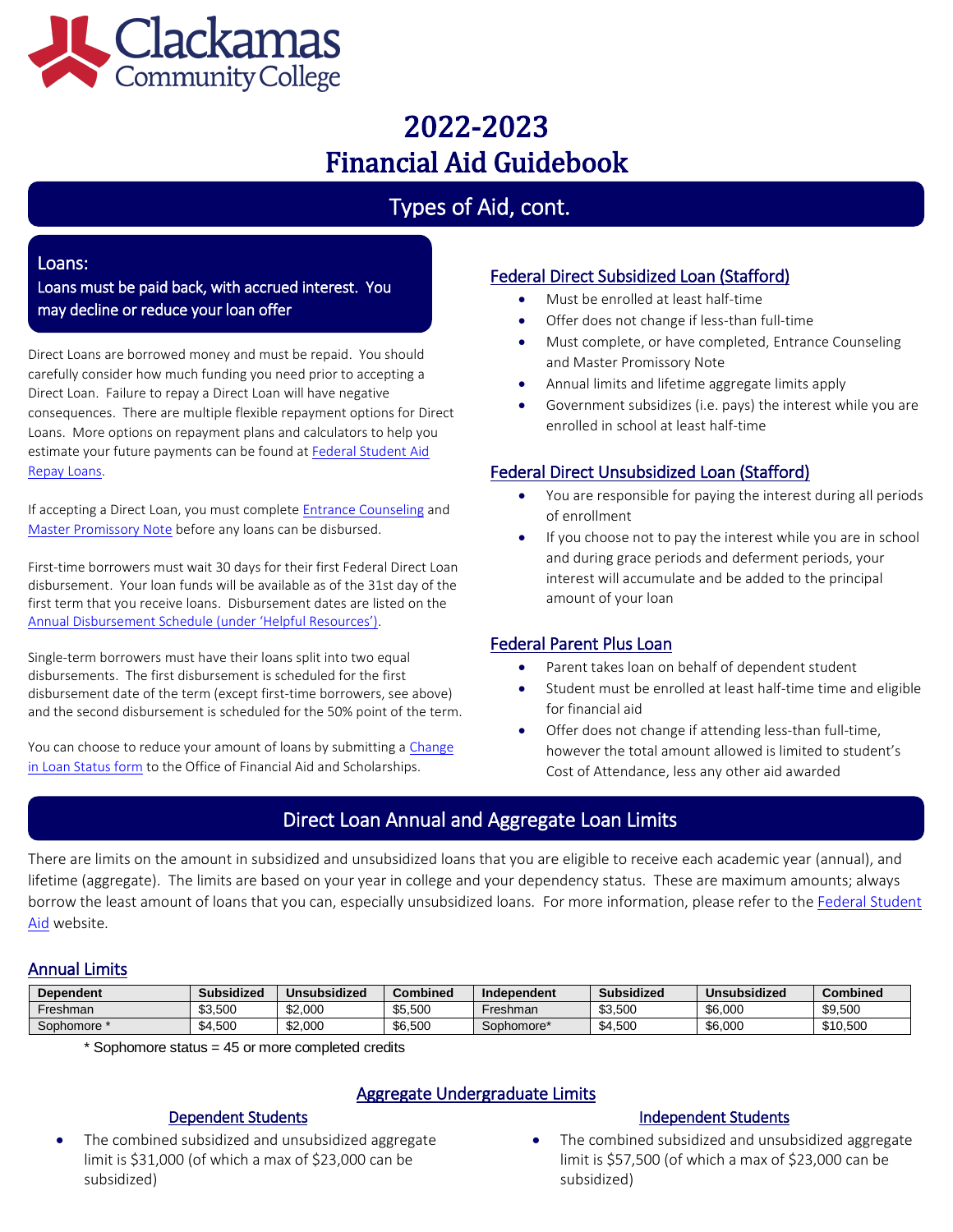

## Cost of Attendance / Student Budget

The cost of attendance for a student is an ESTIMATE of that student's educational expenses for their period of enrollment at Clackamas Community College. It is the cornerstone of establishing a student's financial need, as it sets a limit on the total aid that a student may receive for the purposes of Campus-Based Programs and Stafford/PLUS loans, and is one of the basic components of the Pell Grant Calculation. Cost of attendance varies from school to school.

# How does CCC calculate COA?

### Tuition & Fees Calculations (full-time calculation)

Tuition: \$116 per credit x 15 credits = \$1740 tuition only Fees:  $$11.00$  per credit x 15 credits =  $$165$ General Fee: \$30 per term

Books - As recommended by the Federal government's guidelines.

Room and Board - CCC is considered a commuter campus. Room and board are based on the cost of an apartment located within Clackamas County, as well as utilities and food. This is based on a coed situation. Documentation will be required if a student believes that their costs exceed the budget estimation.

Transportation - Transportation is for gas/fuel, insurance and maintenance of a vehicle, or alternative commuting costs such as bus pass or fare. Also taken into consideration is distance of travel for the average student attending CCC.

Personal - This category includes miscellaneous personal expenses while in school.

Tuition and fees for one term at CCC are approximately: \$1935\*\*

What if these amounts don't truly reflect a student's COA? - Students can ask for an exception to increase their cost of attendance if they can provide documentation for the following reasons: computer (one-time only), dependent care, medical expenses, necessary travel costs for out-of-state students, program cost/supplies, and disability expenses.

#### \*\* This budget is an estimate and subject to change

Your EFC is a number that college financial aid staff use to determine how much financial aid you would receive. The information you report on your FAFSA form is used to calculate your EFC.

The EFC is calculated according to a formula established by law. Your family's taxed and untaxed income, assets, and benefits (such as unemployment or Social Security) all could be considered in the formula. Also considered are your family size and the number of family members who will attend college or career school during the year. The EFC Formula guide shows exactly how an EFC is calculated.

| <b>Student living with parent</b><br>(Full time enrollment) |                                         |        |             |        |  |  |  |
|-------------------------------------------------------------|-----------------------------------------|--------|-------------|--------|--|--|--|
|                                                             | 2 terms<br>3 terms<br>4 terms<br>1 term |        |             |        |  |  |  |
| <b>Tuition/fees</b>                                         | 1935                                    | 3870   | 5805        | 7740   |  |  |  |
| <b>Books</b>                                                | 600                                     | 1200   | 1800        | 2400   |  |  |  |
| Room & Board                                                | 1917                                    | 3834   | 5751        | 7668   |  |  |  |
| <b>Transportation</b>                                       | 575                                     | 1150   | 1725        | 2300   |  |  |  |
| <b>Personal</b>                                             | 450                                     | 900    | 1350        | 1800   |  |  |  |
|                                                             | 5.477                                   | 10.954 | 16.431<br>S | 21.908 |  |  |  |

| <b>Student not living with parent</b><br>(Full time enrollment) |         |   |         |  |   |         |  |              |
|-----------------------------------------------------------------|---------|---|---------|--|---|---------|--|--------------|
| <b>Full Time</b>                                                | 1 term  |   | 2 terms |  |   | 3 terms |  | 4 terms      |
| <b>Tuition/fees</b>                                             | 1935    |   | 3870    |  |   | 5805    |  | 7740         |
| <b>Books</b>                                                    | 600     |   | 1200    |  |   | 1800    |  | 2400         |
| <b>Room &amp; Board</b>                                         | 3834    |   | 7668    |  |   | 11502   |  | 15336        |
| <b>Transportation</b>                                           | 575     |   | 1150    |  |   | 1725    |  | 2300         |
| <b>Personal</b>                                                 | 450     |   | 900     |  |   | 1350    |  | 1800         |
|                                                                 | \$7,394 | S | 14.788  |  | S | 22,182  |  | \$<br>29.576 |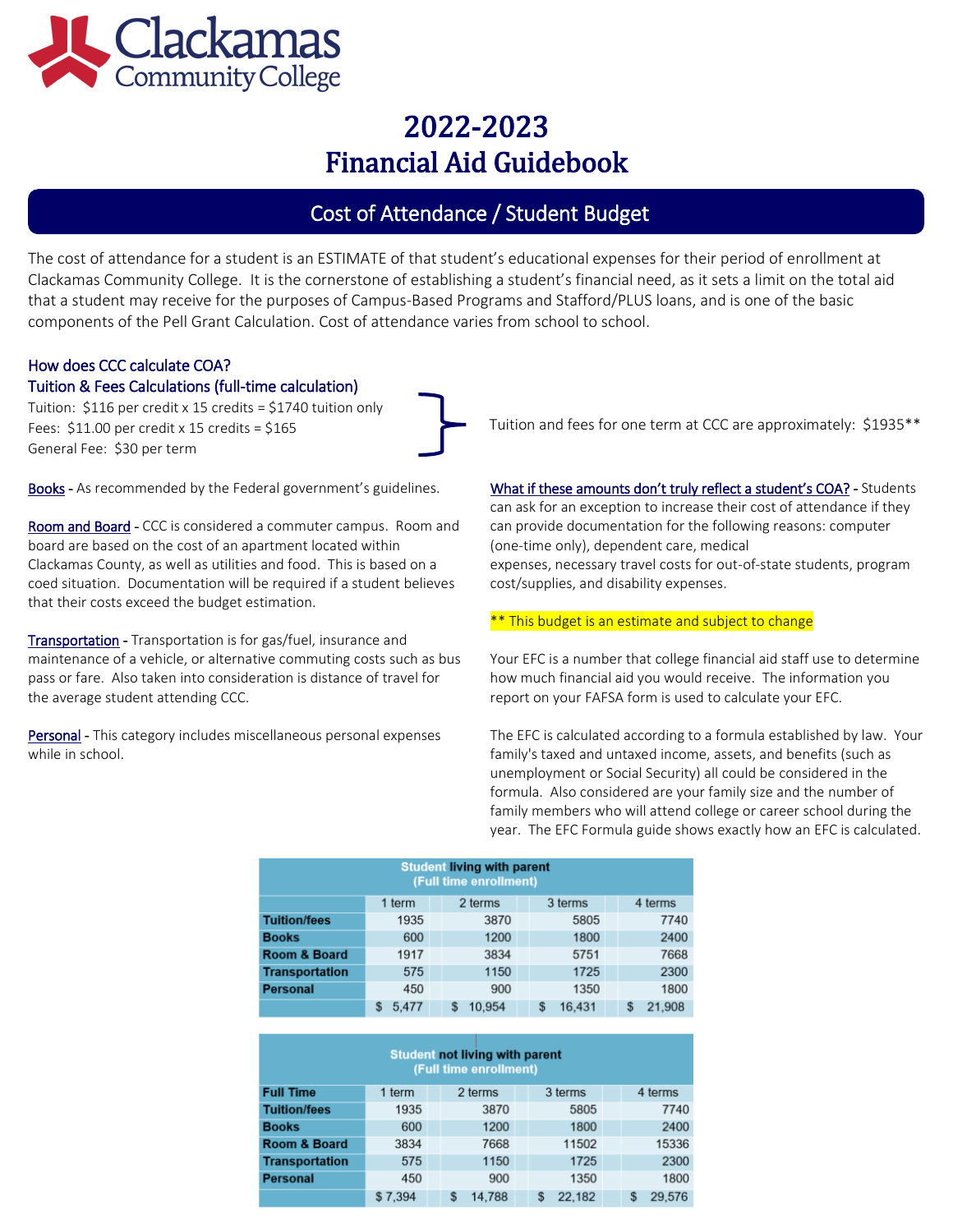

## How does Financial Aid Disburse?

Financial aid is disbursed during the third week of each term, following the Census date, and then weekly thereafter. Your aid will be adjusted to your enrollment level as of the Census date. The actual amount of aid you will receive will be based on the number of degree-applicable credits you are enrolled in as of that date. Funds will first credit your myClackamas account and pay towards any term balance owed to CCC. Any refund is sent out by Accounts Receivable in the form of a check and mailed to the address on file or direct deposited, if applicable, on the last business day of the week.

| Term          | <b>Start Date</b>  | Census Date at<br>11:59 p.m. | Financial Aid Disbursement Start Date 1,2,3 | <b>Refund Date</b> |
|---------------|--------------------|------------------------------|---------------------------------------------|--------------------|
| <b>Summer</b> | June 20, 2022      | July 3, 2022                 | July 5, 2022                                | July 7, 2021       |
| Fall          | September 26, 2022 | October 9, 2022              | October 11, 2022                            | October 14, 2022   |
| <b>Winter</b> | January 9, 2023    | January 22, 2023             | January 24, 2023                            | January 27, 2023   |
| <b>Spring</b> | April 3, 2023      | April 16, 2023               | April 18, 2023                              | April 21, 2023     |

 $1$  First day financial aid disbursement process can begin. Federal regulations allow three business days to complete this process. The process will continue weekly thereafter for the remainder of the term.

 $21$ f you are a first-time student loan borrower, Federal regulations require that the first disbursement of Direct loans disburse at least 30 days after the term begins.

<sup>3</sup> One term only loans are required to be split into two equal disbursements.

### To be eligible for financial aid disbursement you must:

- Have completed your FAFSA/ORSAA application
- Grants and Scholarships are automatically accepted on your behalf (beware of any minimum credit requirements for your specific funding)
- For Direct Loans:
	- o Have accepted Direct loans (if applicable)
	- o Have completed [Entrance Counseling](https://studentaid.gov/entrance-counseling)
	- o Have a valid [Master Promissory Note \(MPN\)](https://studentaid.gov/help-center/answers/article/master-promissory-note)
	- o Be registered for six (6) or more degree-applicable credits
	- o Loans must be accepted prior to the end of the term in which you wish to receive them. If you have not accepted loans prior to the end of a term CCC cannot originate the loan and pay it retroactively (after the term has ended) for that term if you have a break in enrollment
	- $\circ$  In order to be eligible, loans must be originated prior to the end of the academic year

If your financial aid is more than the amount of your tuition and fees, Accounts Receivable will send the excess amount to you in the form of a check or direct deposit may be set up in your myClackamas. Excess financial aid funds are sent out on the last business day of the week. For fall, winter and spring terms, refunds are sent out on Fridays. For summer term, the refunds are sent out on Thursdays.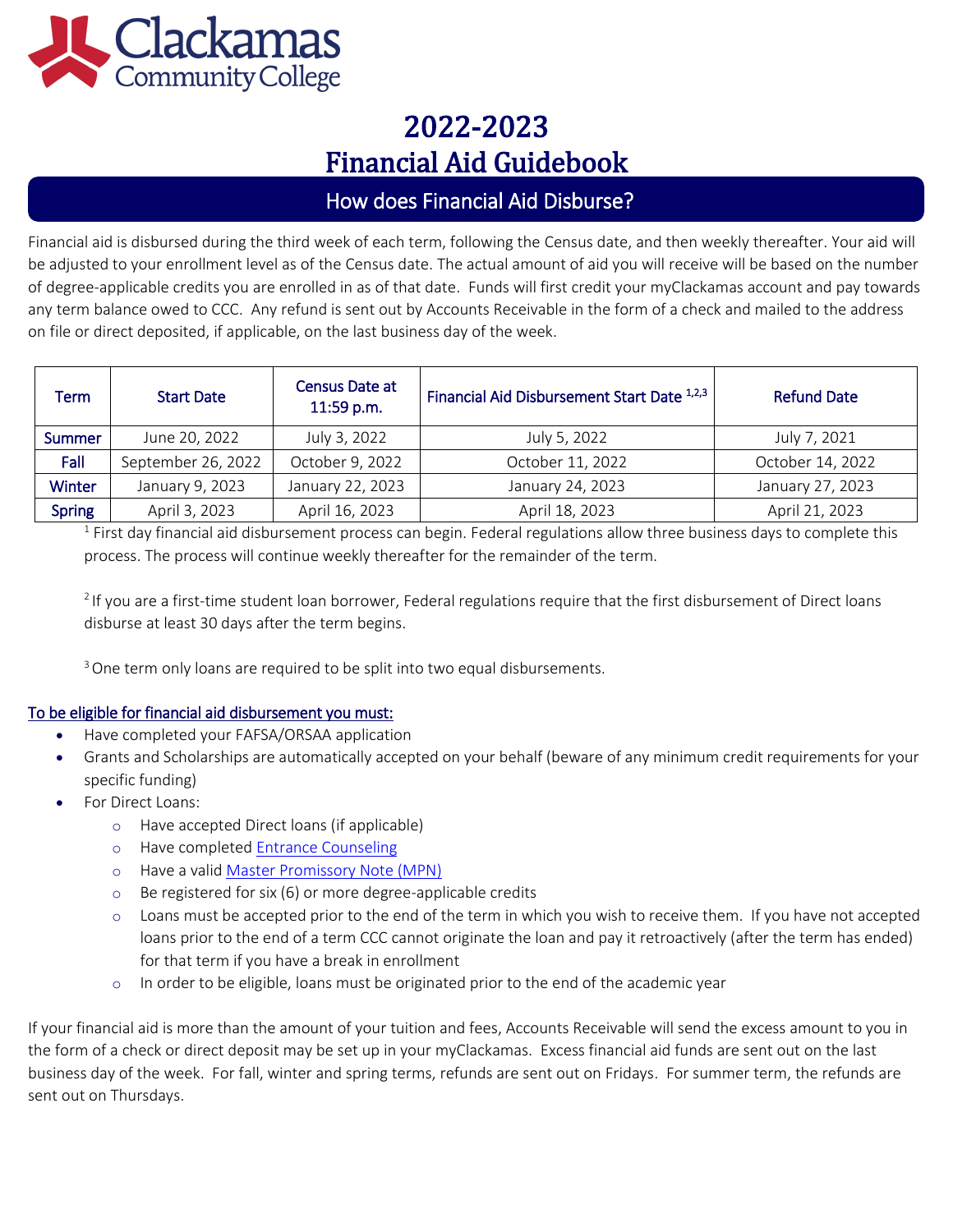

## Charging Books Using Financial Aid Funds

Awarded students who have enough aid to cover their tuition and fees owed, may have funds available to use to purchase books and supplies at the CCC Bookstore beginning one week before the start of the term through the end of the second week of the term. To charge books in the CCC Bookstore, you will need a current Award Offer from the Financial Aid Office. Students are able to charge up to \$500 in the CCC Bookstore.

Access will begin one week before the start of the term and end at 3 p.m. on the last business day of the second week of the term. If you have applied for financial aid and have not been awarded funding, you can complete a short-term book loan with the Accounts Receivable Department. Please contact them a[t 503-594-6068](tel:+15035946068) or [staccounts@clackamas.edu.](mailto:staccounts@clackamas.edu)

## Satisfactory Academic Progress (SAP)

Federal regulations require students receiving Federal financial aid to maintain Satisfactory Academic Progress, as explained below, and be working toward a degree, certificate, or transfer degree approved for financial aid and according to the Clackamas Community College catalog.

#### Enrollment status

Financial aid enrollment status will be based on actual enrollment at the time of the first financial aid disbursement to the student each term. Attendance in scheduled classes is mandatory. If at any time the Office of Financial Aid is made aware that a student is not attending a scheduled course, aid will be reduced to exclude that course and funds will be returned to the Department of Education, which will create a balance due from the student, or will not be paid to the student if disbursement has not been made. Final grades are not required to have aid recalculated.

| <b>Financial Aid Enrollment Status</b> |                                            |  |  |  |
|----------------------------------------|--------------------------------------------|--|--|--|
| Full-time = 12 or more credits         | <b>Half-time</b> = $6-8$ credits           |  |  |  |
| Three-quarter time $= 9-11$ credits    | <b>Less-than half-time</b> $= 1-5$ credits |  |  |  |

#### Eligible credit hours

- $\triangleright$  Eligible credit hours are all credits that apply toward the student's degree, certificate, or transfer degree.
- $\triangleright$  Funding for courses numbered lower than 100 level (remedial) is limited to 45 credits.

#### Satisfactory Academic Progress (SAP) evaluation period

 $\triangleright$  SAP is evaluated at the end of every payment period (term).

#### Non-eligible credit hours (these credits are not funded by financial aid)

➢ Adult Basic Education, Advanced College Credit, Community Education Credit, GED, High school completion, course audits, credit from challenge exams, or credit for prior learning.

#### Grades, completion requirement (pace), and minimum grade point average (GPA) requirement

- $\triangleright$  Satisfactory grades that are counted toward the completion requirement are A, B, C, D, and P.
- ➢ Grades that are NOT counted toward the completion requirement are: NP, F, I, X, W, Y, and dropped classes.
- $\triangleright$  Audit courses are NOT eligible for Federal financial aid. If a student changes a course for which aid was paid to an audit, the aid will be recalculated and the student will be required to return the funds.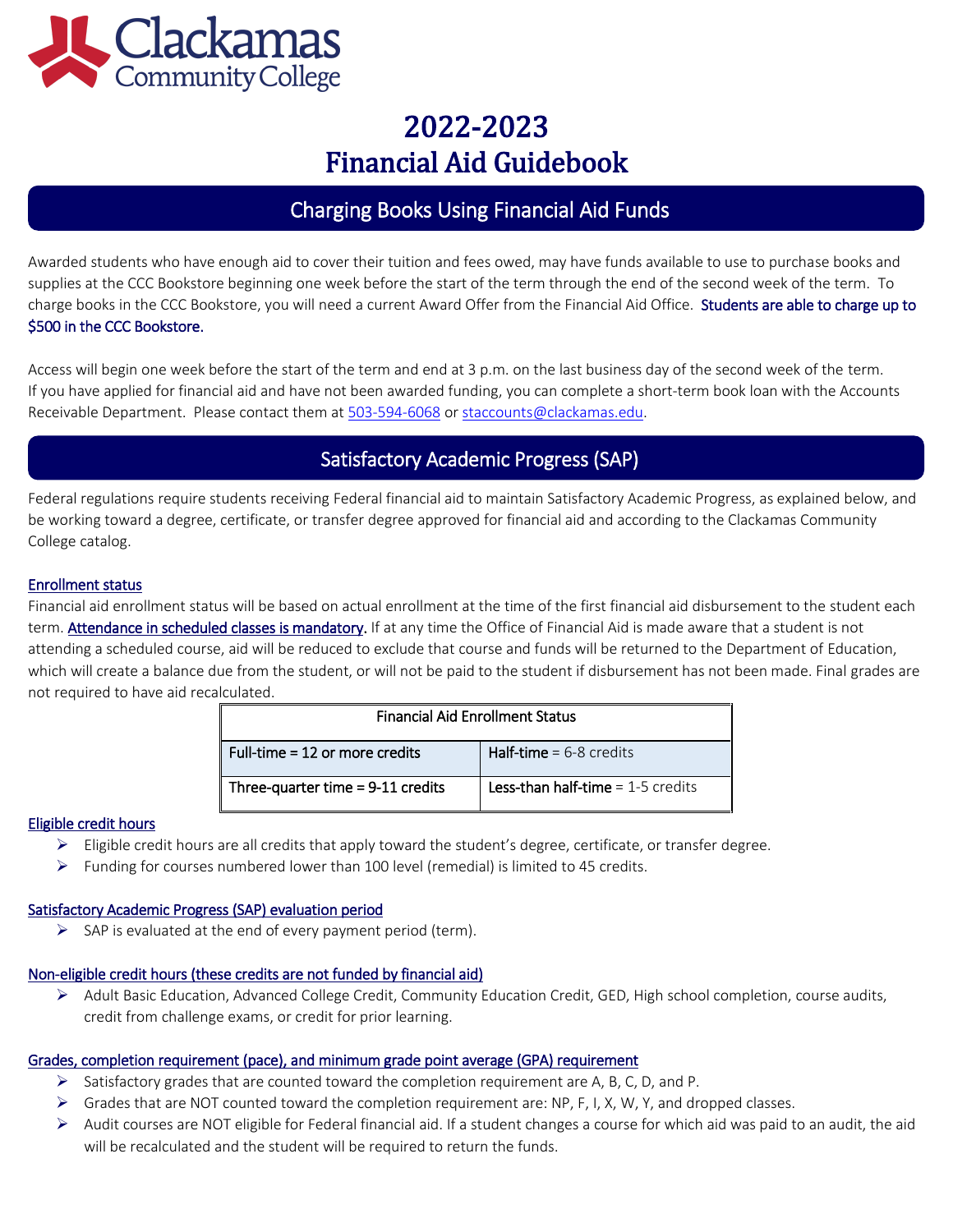

## Satisfactory Academic Progress (SAP), cont.

- ➢ Y grades indicate that a student never began attendance in a course. If a student receives a Y grade for a funded course, the aid will be recalculated and the student will be required to return the funds.
- $\triangleright$  If a student receives a W grade in every course for a term and no last date of attendance is recorded, the student will be treated as an unofficial withdrawal and all aid will be recalculated at the 50% mark of the term. If a last date of attendance is recorded, aid will be recalculated as of that date.
- ➢ All students who receive financial aid must stay on pace to graduate on time. Pace is calculated by dividing the cumulative number of credits a student successfully completed by the cumulative attempted number of credits. When this calculation falls below 67%, a student is no longer on pace to graduate on time. Transfer credits that count toward a student's program are considered within this calculation as credits attempted and credits earned. If a student has attended other Institutions, the student should request an official transcript be sent to Graduation Services for evaluation.

#### Pace calculation: Cumulative Credits Completed ÷ Cumulative Credits Attempted = Pace (must be 67% (.67) or better)

*Credits Completed*\_\_\_\_\_\_\_\_÷ *Credits Attempted*\_\_\_\_\_\_\_\_ = *Pace* \_\_\_\_\_\_\_\_

(Unofficial transcript will show attempted and completed credits.)

 $\triangleright$  Failure to maintain a minimum 2.0 cumulative GPA and/or meet pace will result in warning or disqualification status.

### Satisfactory Academic Progress status

SAP will be determined at the end of each term based on the student's enrollment status, the number of credits completed, and cumulative grade point average. SAP will be determined for all students with previous enrollment regardless of receipt of financial aid. Students are eligible for Federal financial aid if their SAP status is satisfactory, warning, or probation. Students are NOT eligible if their SAP status is disqualified.

- $\triangleright$  Satisfactory Student's cumulative GPA is 2.0 or higher and pace is 67% or higher.
- ➢ Warning A student fails to meet either the GPA or pace measure of SAP. The student will have one term of aid while on financial aid warning status.
	- o Students on warning must meet all SAP requirements at the end of a warning term (2.0 cumulative GPA and 67% pace).
	- o Students cannot have two consecutive warning terms.
	- o It is possible for a student to be in good standing academically and financial aid warning at the same time.
- $\triangleright$  Disqualified Students are disqualified when they have a cumulative GPA below 2.0 and/or pace is less than 67%.
	- Students may receive a probation status after an appeal is approved.
		- $\triangleright$  Probation A disqualified student whose appeal is approved is placed on probation.
	- o In the probation term, students will be placed on an Academic Plan, which requires that they must pass all courses in that term with a term GPA of 2.0 or higher.
		- $\triangleright$  If a student is meeting the conditions of their Academic Plan, they can continue on probation for a maximum of three (3) terms.
	- o If the student does not meet the conditions of the Academic Plan, they will be disqualified, and must either:
		- $\triangleright$  Appeal for circumstances directly related to the term in which they did not fulfil their Academic Plan, or
		- ➢ Complete enough credits with their own resources (not using Federal, State, or Institutional aid) to meet SAP standards. A new appeal must be submitted for consideration.
	- o Disqualification from receiving financial aid does not prevent students from enrolling and attending, however, students are personally responsible for paying all charges.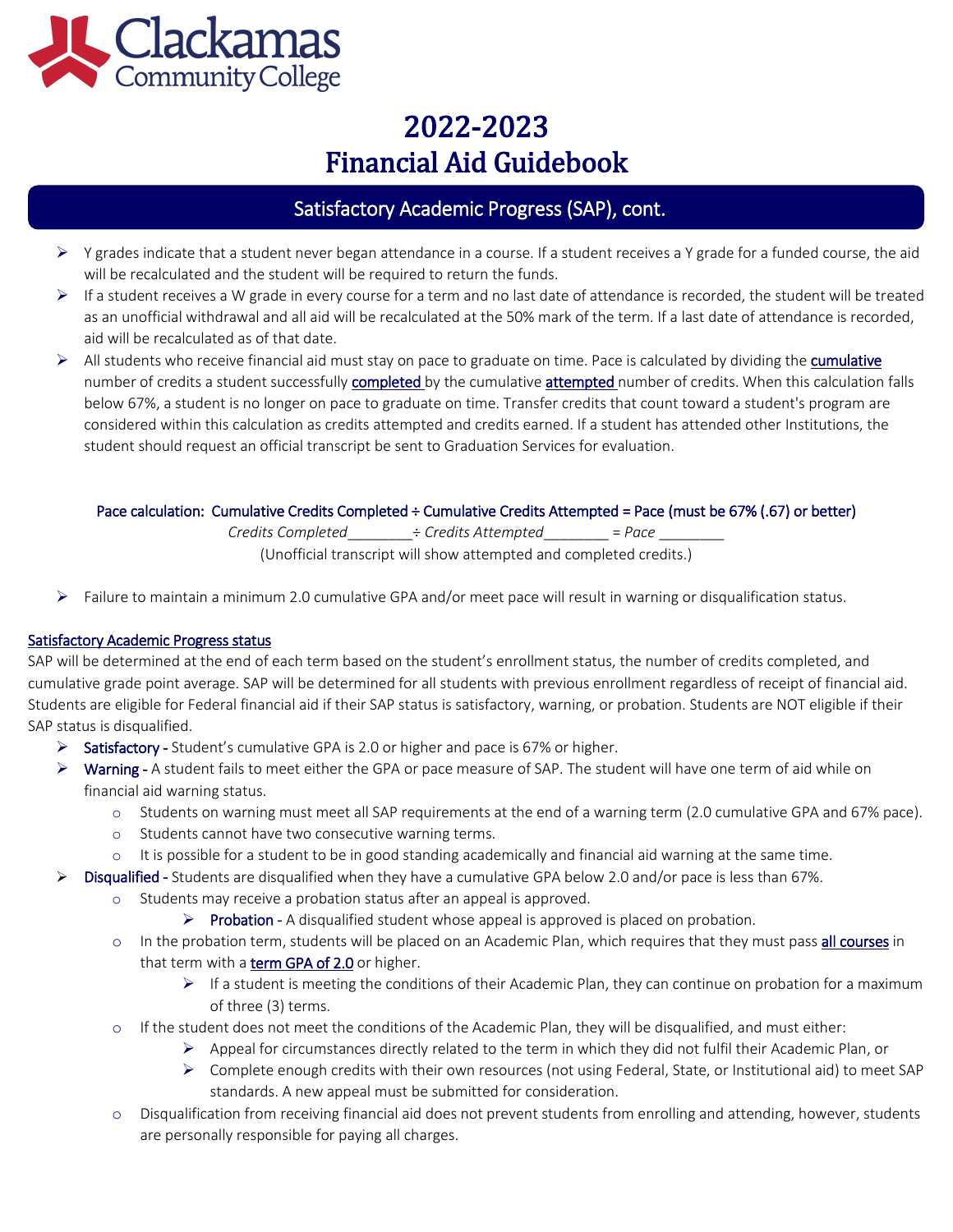

## Satisfactory Academic Progress (SAP), cont'd

#### Satisfactory Academic Progress Appeal process

If students are in disqualified status:

 $\overline{\phantom{a}}$ 

- ➢ They are not eligible for Federal financial aid. A student may appeal by completing a Satisfactory Academic Progress (SAP) Appeal form. Appeal forms are available online on the **Financial Aid Forms** page. All forms must be completed and have all requested information attached at the time they are submitted. Incomplete appeals will be denied.
- ➢ Appeals must be based on unforeseen, extenuating circumstances and must be documented, such as: personal illness, accident, serious illness to an immediate family member, or other circumstances beyond the control of the student.
- $\triangleright$  If an appeal is approved, financial aid eligibility will be reinstated and the student will be placed on probation. Probation may have specific course or enrollment level requirements. Probation requirements are made on a case-by-case basis.
- $\triangleright$  If an appeal is denied, the student must take credits with their own resources (not using Federal, State, or Institutional aid) until they achieve a minimum 2.0 cumulative GPA and 67% pace.
	- o All credits must be applicable to their degree.
	- o Paying for classes with their own resources will not guarantee the return of financial aid eligibility.
	- o When SAP standards have been met, the student must submit an appeal.
- $\triangleright$  Appeal decisions are emailed to the student's myClackamas account and listed in the student portal.
- $\triangleright$  Decisions made by the SAP Committee, after review by the Financial Aid Director, are final.

#### Appeal Deadlines

All appeals must be submitted by the  $8<sup>th</sup>$  week of the term in which you are attempting to have financial aid eligibility restored. Late appeals will be considered only for future terms.

#### Repeat Coursework:

Federal regulations limit the number of times a student may repeat a course and receive financial aid for that course. Ineligible repeated courses will be excluded from counting in the student's enrollment for financial aid purposes.

If necessary, students may repeat a course one time when passing grades are received. These credits will be included in the 150% credit hour limit (Maximum Time Frame) calculation. These credits will be included in the 150% credit hour limit (Maximum Time Frame) calculation.

#### Financial Aid Extension (Maximum Time Frame)

The Maximum Time Frame allowed to complete a program of study is 150% of the required length of the student's specific/published program. A student may apply for an extension of their Federal financial aid in order to complete their program of study. Financial aid extension requests are reviewed by the Extension Committee. Forms are available online on th[e Financial Aid Forms](http://www.clackamas.edu/admissions-financial-aid/financial-aid-scholarships/financial-aid-forms) page.

This Maximum Time Frame includes all college-level attempted credits, transfer credits, and repeated credit hours whether or not financial aid was received or courses were successfully completed. Non-college credit courses are not counted as part of the Maximum Time Frame.

- $\triangleright$  A student becomes ineligible for financial aid when they have attempted 150% of the number of credits required for their degree or certificate; or
- $\triangleright$  It becomes mathematically impossible to complete the program within 150% of the length of the program.
	- o Students at or nearing the Maximum Time Frame will be evaluated, and the Office of Financial Aid and Scholarships will determine remaining courses needed to complete the program of study. Only courses required for your program will be funded.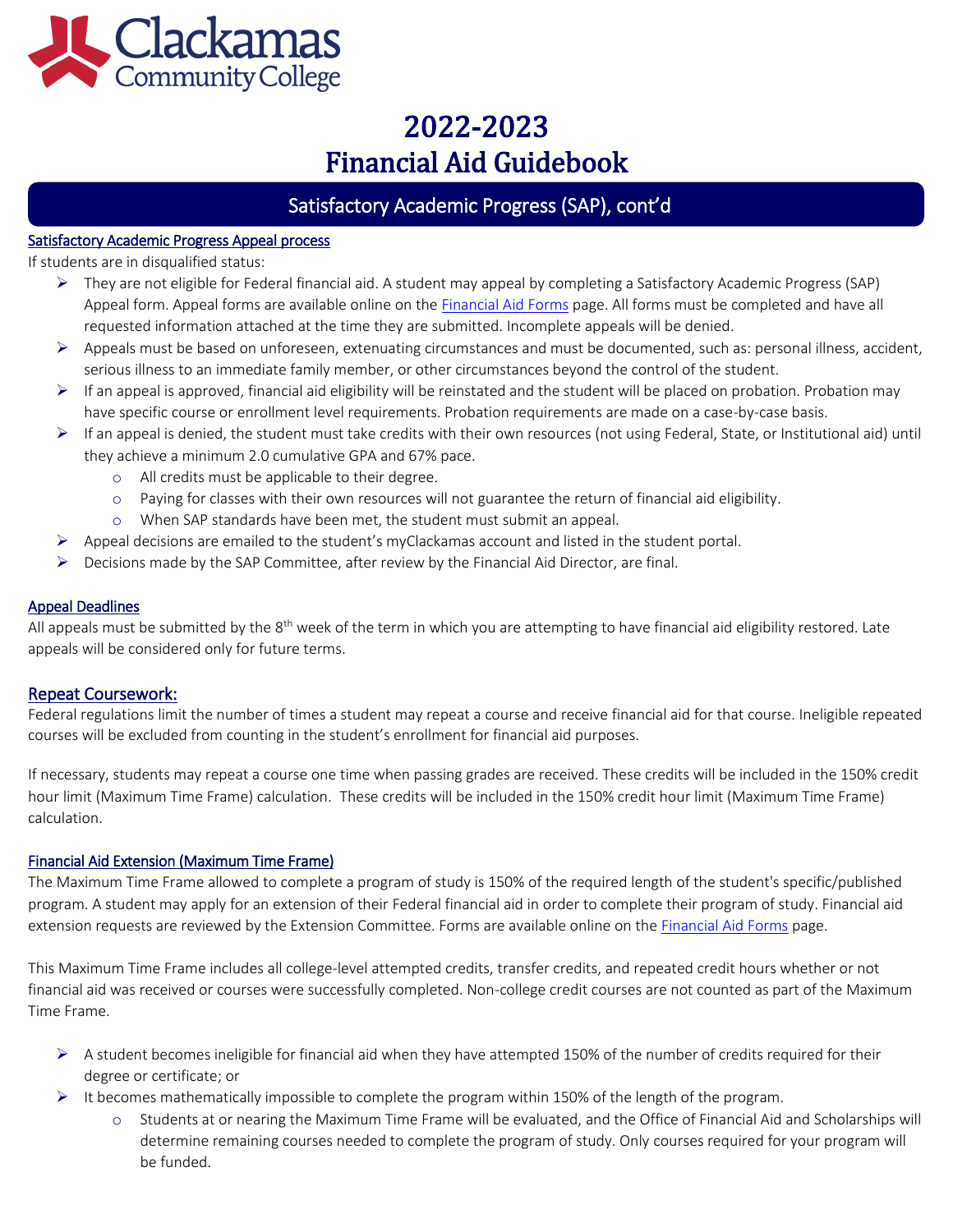

## Satisfactory Academic Progress (SAP), cont'd

#### $\triangleright$  Maximum Time Frame examples:

l

- $\circ$  A one-year certificate program that requires 48 credits: 48 x 150% = 72 credit maximum. This student is allowed up to 72 credits to complete this program. Credits taken must be applicable toward this specific program.
- o A two-year associate's or transfer program that requires 90 credits: 90 x 150% = 135 credit maximum. This student is allowed up to 135 credits to complete this program. Credits must be applicable toward this specific program.
- $\triangleright$  Federal regulations state "a student who completes the academic requirements for a program but does not yet have the degree or certificate is not eligible for further additional Federal Student Aid funds for that degree or certificate."
- ➢ All extension approvals are on a case-by-case basis. A minimum 2.0 cumulative GPA is required of all students for an extension to be considered.
- $\triangleright$  Decisions made by the Extension Committee, after review by the Financial Aid Director, are final.
- $\triangleright$  A student who has earned a bachelor's degree or higher will be required to file an extension.
	- $\circ$  Any student who has earned a bachelor's degree or higher will only be eligible for loans.

Federal regulations allow Institutions to limit the number of times a student can change their program and receive financial aid. Clackamas has the following limits:

- $\triangleright$  Credits from any previous program(s) that are applicable toward the new program will be counted.
- $\triangleright$  A student must have enough remaining financial aid funding to complete the new program.
- $\triangleright$  Aid will be granted for required courses only for the new program.

## Withdrawing from All Classes / Repayment of Unearned Financial Aid

### Repayment of Federal Financial Aid

í

ľ

Students who received Federal financial aid and then withdraw from ALL classes during a term may have to repay some or all of the Federal financial aid funds they received.

- $\triangleright$  Students receiving a Y (non-attendance) grade in any course will have their enrollment level revised and the portion of aid that included the non-attended course will be returned and the student will be responsible for repayment in full.
	- o Loan eligibility will be lost due to a Y grade reducing enrollment level below six credits.
- $\triangleright$  Students receiving all W grades (unofficial withdrawal) will have their financial aid recalculated to the 50% mark of the term if no last date of attendance is submitted with grades.
- ➢ Audit courses are NOT eligible for Federal financial aid. If a student changes a course for which aid was paid to an audit, the aid will be recalculated and the student will be required to return the funds.

Financial aid is returned in the following order:

- o Unsubsidized Direct Stafford loans (other than PLUS loans)
- o Subsidized Direct Stafford loans
- o Federal Perkins loans
- o Direct PLUS loans
- o Federal Pell Grants
- o Federal SEOG
- o Federal TEACH Grants
- o Iraq and Afghanistan Service Grants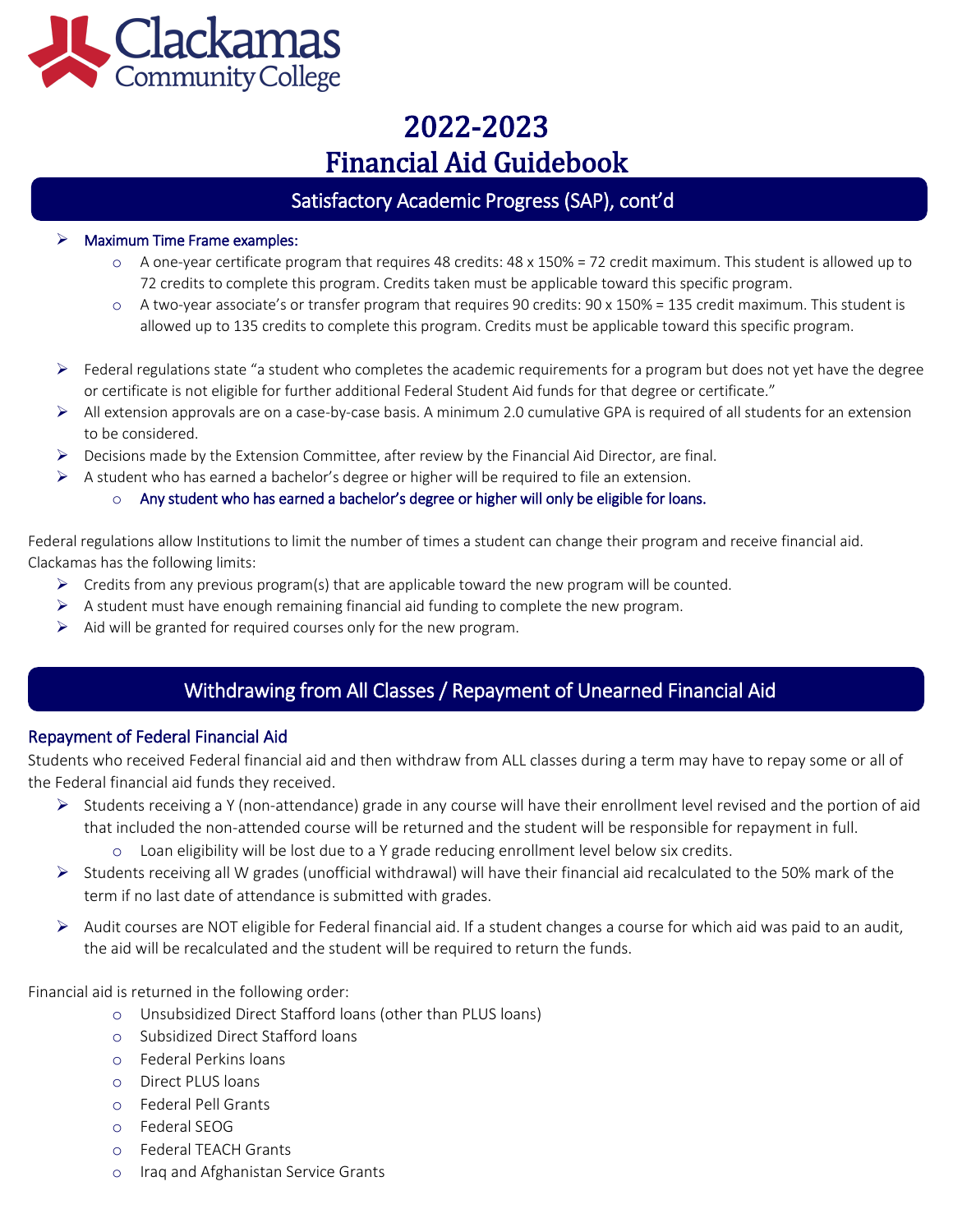

## Withdrawing from All Classes / Repayment of Unearned Financial Aid, cont'd

All aid disbursed, or not disbursed but for which the student is eligible, is considered in the calculation of aid eligibility upon withdrawal.

- $\triangleright$  Financial aid students who are considering withdrawing from all classes are strongly encouraged to contact the Office of Financial Aid and Scholarships for complete information and options.
- $\triangleright$  If a student received financial aid, but did not successfully complete any credits for the term, they may be required to return all or a portion of their financial aid to the Department of Education.
- $\triangleright$  If a repayment is reported to the Department of Education, the student will not be eligible to receive Federal financial aid from any Institution until the amount is repaid in full.

## Rights and Responsibilities

### You have the right to know:

 $\overline{\phantom{0}}$ 

- The financial aid programs available to you
- The procedures and deadlines for applying
- The Cost of Attendance (Student Budget)
- The criteria used in awarding aid and how Student Need is determined
- The terms and conditions of any aid accepted
- How and when aid will be disbursed
- The College's refund policy
- The repayment consequences of withdrawing from the College
- How SAP is evaluated and what happens if it is not maintained
- How to appeal decisions concerning aid

### You have the responsibility to:

- Monitor your myClackamas, CCC account weekly
- You are responsible for supplying complete and accurate information used to determine your eligibility for aid
- Complete applications and required documents accurately and as soon as possible
- Maintain SAP standards
- You must be admitted to CCC and be admitted and enrolled in a degree or certificate program, or be taking required preparatory coursework for admittance into a degree or certificate
- If you withdraw from school prior to finishing your classes, you may be expected to repay a portion of the financial aid disbursed to you
- You must not have borrowed in excess of any Title IV loan limit
- When you have signed a promissory note for a loan, you are responsible for informing your loan servicer of changes in your name, address, Social Security Number and graduation date
- Comply with the terms of any Federal Work Study job accepted
- It is your responsibility to report additional resources (such as other financial assistance) and any changes to those resources to CCC's Office of Financial Aid
- You must sign a Statement of Educational Purpose (included on the FAFSA) declaring that any aid funds received will be used for expenses related to attendance at CCC and that you owe no refund nor are you in default of any aid received for attendance at any Institution